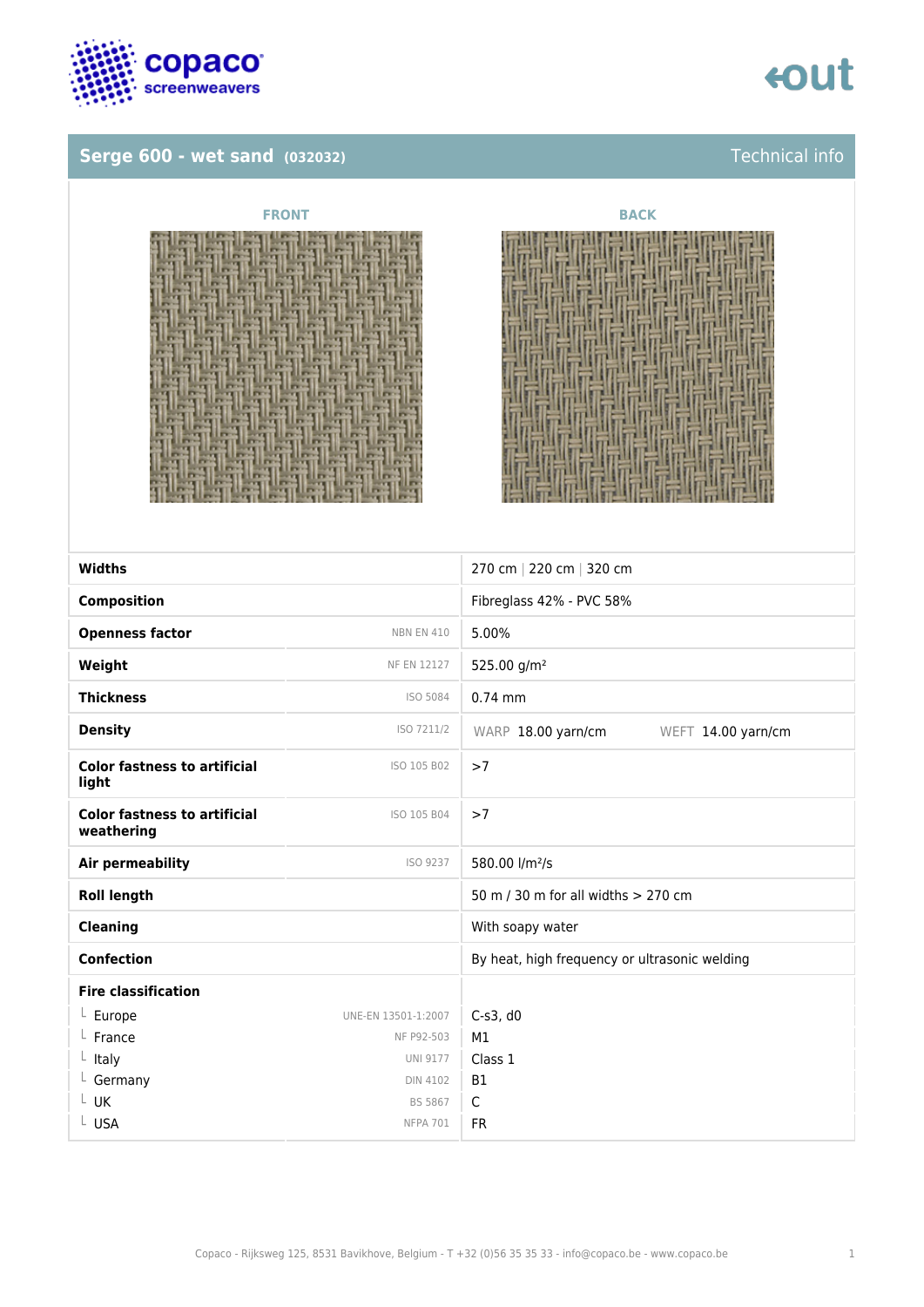

# tout

### **Serge 600 - wet sand (032032)** Technical info

| <b>Tear strength</b>                                   | ISO 4674-1 methode 2 |                     |                     |
|--------------------------------------------------------|----------------------|---------------------|---------------------|
| $L$ Original                                           |                      | WARP 8.50 daN       | WEFT $7.50$ daN     |
| $\perp$ After climatic chamber -30°C                   |                      | WARP 7.80 daN       | WEFT $7.50$ daN     |
| $\perp$ After climatic chamber +70°C                   |                      | WARP 8.20 daN       | WEFT 7.20 daN       |
| <b>Elongation up to break</b>                          | ISO 1421             |                     |                     |
| $L$ Original                                           |                      | <b>WARP 3.10 %</b>  | WEFT 2.75 %         |
| $\perp$ After color fastness to artificial light       |                      | <b>WARP 4.00 %</b>  | WEFT 2.90 %         |
| $\perp$ After colour fastness to artificial weathering |                      | <b>WARP 3.50 %</b>  | <b>WEFT 2.80 %</b>  |
| $\perp$ After climatic chamber -30°C                   |                      | <b>WARP 3.00 %</b>  | <b>WEFT 2.50 %</b>  |
| $\perp$ After climatic chamber +70°C                   |                      | <b>WARP 2.85 %</b>  | <b>WEFT 2.50 %</b>  |
| <b>Breaking strength</b>                               | ISO 1421             |                     |                     |
| $L$ Original                                           |                      | WARP 260.00 daN/5cm | WEFT 225.00 daN/5cm |
| $\perp$ After color fastness to artificial light       |                      | WARP 240.00 daN/5cm | WEFT 220.00 daN/5cm |
| $\perp$ After colour fastness to artificial weathering |                      | WARP 240.00 daN/5cm | WEFT 225.00 daN/5cm |
| $\perp$ After climatic chamber -30°C                   |                      | WARP 225.00 daN/5cm | WEFT 200.00 daN/5cm |
| L After climatic chamber +70°C                         |                      | WARP 180.00 daN/5cm | WEFT 185.00 daN/5cm |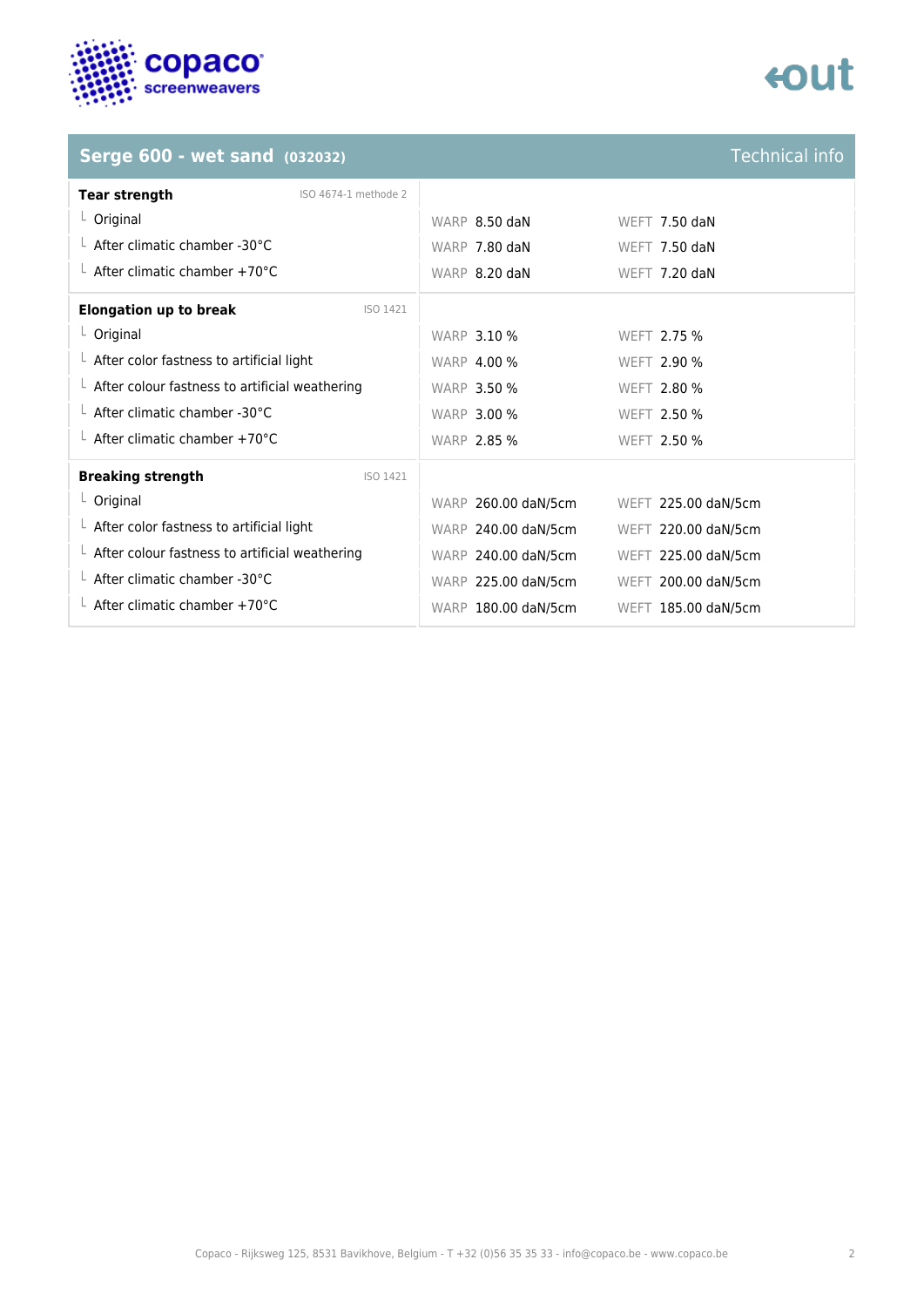



**Front - Interior** Serge 600 - wet sand (032032)

| <b>Visual properties</b> |  |  |
|--------------------------|--|--|
|                          |  |  |

| Tv = Visual light transmittance | 7.40% |
|---------------------------------|-------|
| Tuv = UV transmittance          | 6.90% |

| Solar energetic properties      |        |  |
|---------------------------------|--------|--|
| As = Solar absorptance          | 63.80% |  |
| <b>Rs = Solar reflectance</b>   | 27.90% |  |
| <b>Ts = Solar transmittance</b> | 8.30%  |  |
|                                 |        |  |

| Fabric + glazing: G-factor |      |      |      |      |
|----------------------------|------|------|------|------|
|                            | G    | Te   | Qi   | SC   |
| <b>Glazing A</b>           | 0.56 | 0.07 | 0.49 | 0.66 |
| <b>Glazing B</b>           | 0.56 | 0.06 | 0.50 | 0.73 |
| <b>Glazing C</b>           | 0.48 | 0.04 | 0.43 | 0.81 |
| <b>Glazing D</b>           | 0.28 | 0.03 | 0.26 | 0.89 |

G = Total solar energy transmittance / Te = Direct solar transmittance / Qi = Secondary heat transfer factor / SC = Shading coefficient

| <b>Visual comfort</b>           |         |               |
|---------------------------------|---------|---------------|
| Normal solar transmittance      | Class 3 | Good effect   |
| <b>Glare control</b>            | Class 1 | Little effect |
| <b>Privacy night</b>            | Class 1 | Little effect |
| Visual contact with the outside | Class 3 | Good effect   |
| <b>Daylight utilisation</b>     | Class 1 | Little effect |

| Thermal comfort G-factor = Total solar energy transmittance |                  |                  |                  |
|-------------------------------------------------------------|------------------|------------------|------------------|
| <b>Glazing A</b>                                            | <b>Glazing B</b> | <b>Glazing C</b> | <b>Glazing D</b> |
| Class 0                                                     | Class 0          | Class 1          | Class 2          |

| Thermal comfort Qi-factor = Secondary heat transfer factor |                  |                  |                  |
|------------------------------------------------------------|------------------|------------------|------------------|
| <b>Glazing A</b>                                           | <b>Glazing B</b> | <b>Glazing C</b> | <b>Glazing D</b> |
| Class 0                                                    | Class 0          | Class 0          | Class 1          |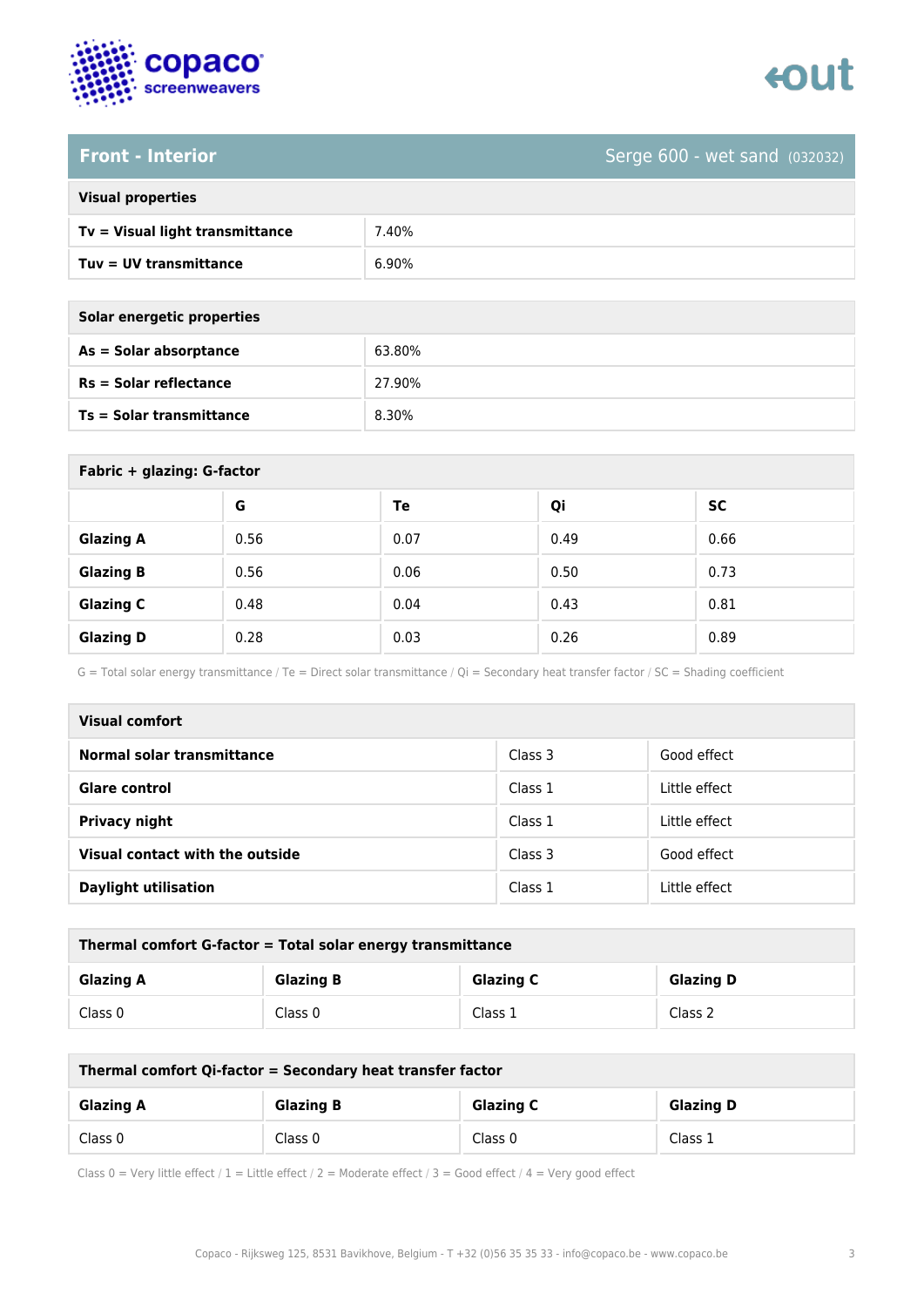

**Back - Interior** Serge 600 - wet sand (032032)

| <b>Visual properties</b> |  |  |  |
|--------------------------|--|--|--|
|--------------------------|--|--|--|

| Tv = Visual light transmittance | .40%  |
|---------------------------------|-------|
| Tuy = UV transmittance          | 6.90% |

| Solar energetic properties      |        |  |
|---------------------------------|--------|--|
| As = Solar absorptance          | 63.80% |  |
| <b>Rs = Solar reflectance</b>   | 27.90% |  |
| <b>Ts = Solar transmittance</b> | 8.30%  |  |
|                                 |        |  |

| Fabric + glazing: G-factor |      |      |      |      |
|----------------------------|------|------|------|------|
|                            | G    | Te   | Qi   | SC   |
| <b>Glazing A</b>           | 0.56 | 0.07 | 0.49 | 0.66 |
| <b>Glazing B</b>           | 0.56 | 0.06 | 0.50 | 0.73 |
| <b>Glazing C</b>           | 0.48 | 0.04 | 0.43 | 0.81 |
| <b>Glazing D</b>           | 0.28 | 0.03 | 0.26 | 0.89 |

G = Total solar energy transmittance / Te = Direct solar transmittance / Qi = Secondary heat transfer factor / SC = Shading coefficient

| <b>Visual comfort</b>           |         |               |
|---------------------------------|---------|---------------|
| Normal solar transmittance      | Class 3 | Good effect   |
| <b>Glare control</b>            | Class 1 | Little effect |
| Privacy night                   | Class 1 | Little effect |
| Visual contact with the outside | Class 3 | Good effect   |
| <b>Daylight utilisation</b>     | Class 1 | Little effect |

| Thermal comfort G-factor = Total solar energy transmittance |                  |                  |                  |
|-------------------------------------------------------------|------------------|------------------|------------------|
| <b>Glazing A</b>                                            | <b>Glazing B</b> | <b>Glazing C</b> | <b>Glazing D</b> |
| Class 0                                                     | Class 0          | Class 1          | Class 2          |

| Thermal comfort Qi-factor = Secondary heat transfer factor |                  |                  |                  |
|------------------------------------------------------------|------------------|------------------|------------------|
| <b>Glazing A</b>                                           | <b>Glazing B</b> | <b>Glazing C</b> | <b>Glazing D</b> |
| Class 0                                                    | Class 0          | Class 0          | Class 1          |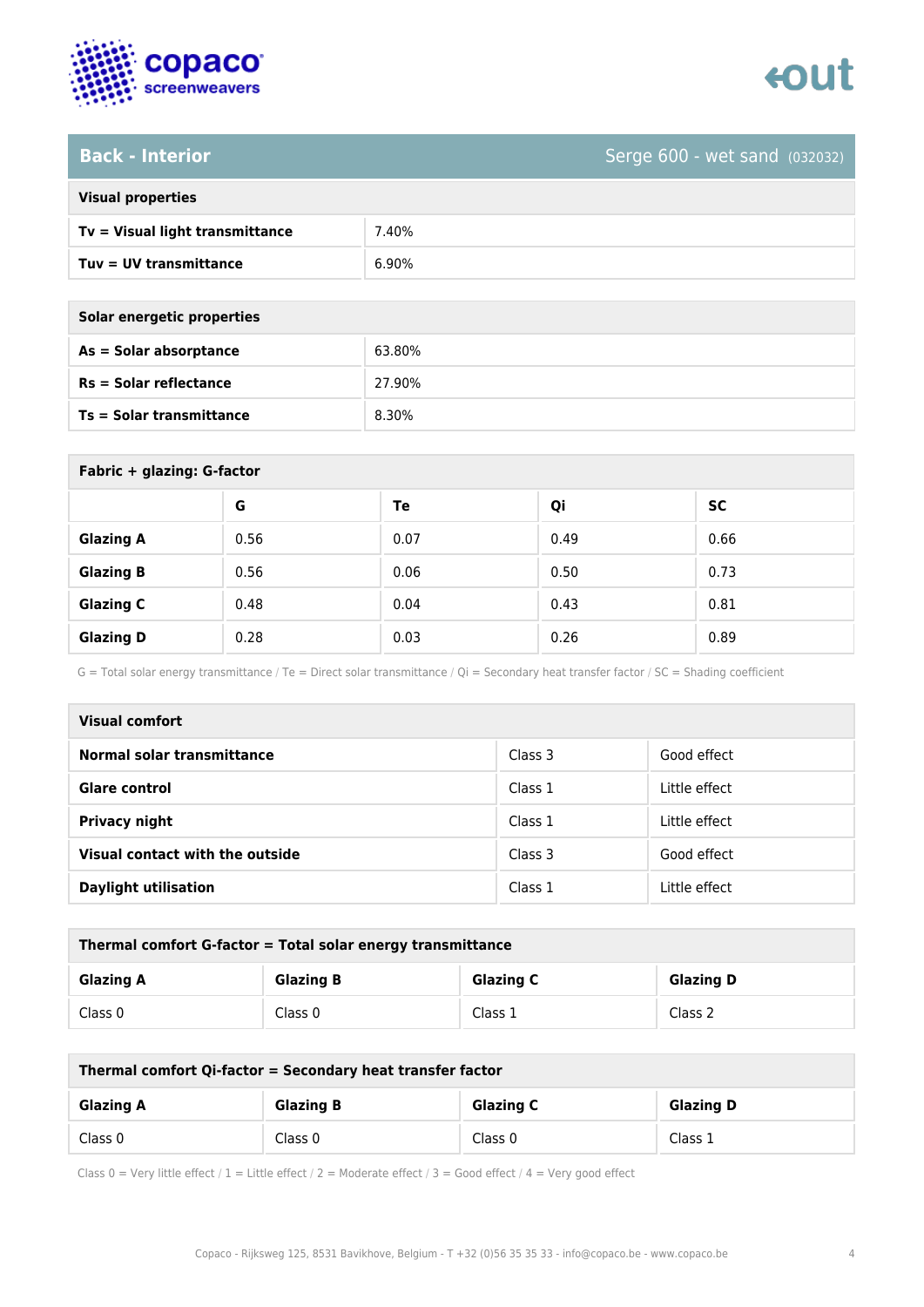



**Front - Exterior** Serge 600 - wet sand (032032)

| <b>Visual properties</b> |
|--------------------------|
|                          |

| Tv = Visual light transmittance | .40%  |
|---------------------------------|-------|
| $Tuv = UV$ transmittance        | 6.90% |

| Solar energetic properties      |        |
|---------------------------------|--------|
| $As = Solar absorptance$        | 63.80% |
| <b>Rs = Solar reflectance</b>   | 27.90% |
| <b>Ts = Solar transmittance</b> | 8.30%  |
|                                 |        |

| Fabric + glazing: G-factor |      |      |      |           |
|----------------------------|------|------|------|-----------|
|                            | G    | Te   | Qi   | <b>SC</b> |
| <b>Glazing A</b>           | 0.21 | 0.07 | 0.14 | 0.25      |
| <b>Glazing B</b>           | 0.17 | 0.06 | 0.11 | 0.22      |
| <b>Glazing C</b>           | 0.11 | 0.04 | 0.07 | 0.19      |
| <b>Glazing D</b>           | 0.09 | 0.02 | 0.06 | 0.28      |

G = Total solar energy transmittance / Te = Direct solar transmittance / Qi = Secondary heat transfer factor / SC = Shading coefficient

| Thermal comfort G-factor = Total solar energy transmittance |                  |                  |                  |
|-------------------------------------------------------------|------------------|------------------|------------------|
| <b>Glazing A</b>                                            | <b>Glazing B</b> | <b>Glazing C</b> | <b>Glazing D</b> |
| Class 2                                                     | Class 2          | Class 3          | Class 4          |

| Thermal comfort Qi-factor = Secondary heat transfer factor |                  |                  |                  |
|------------------------------------------------------------|------------------|------------------|------------------|
| <b>Glazing A</b>                                           | <b>Glazing B</b> | <b>Glazing C</b> | <b>Glazing D</b> |
| Class 2                                                    | Class 2          | Class 3          | Class 3          |